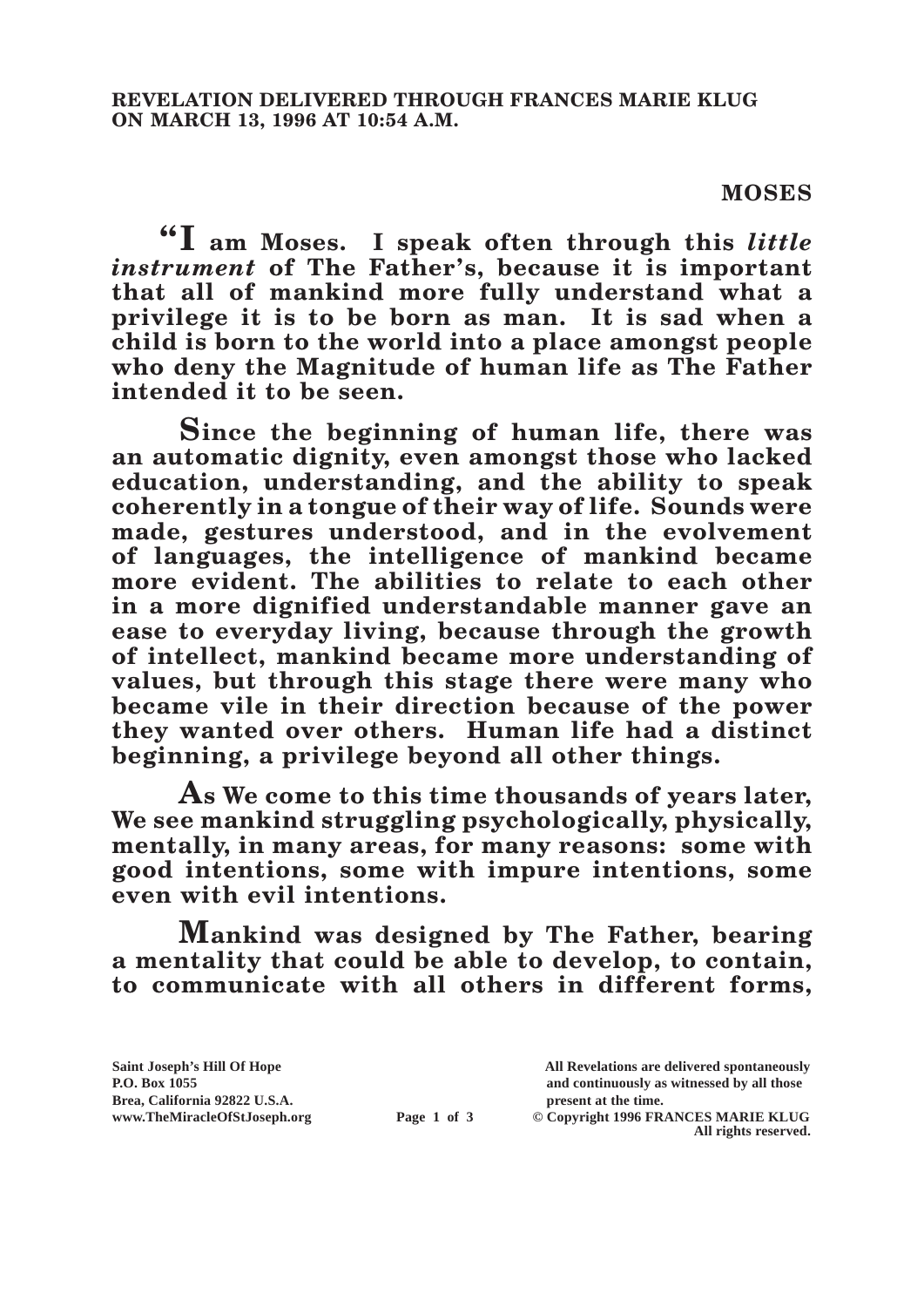**in different ways of association, different languages. Mankind has the ability to choose right over wrong, good over evil, truth over untruth, balance over imbalance, because of the senses of mankind that at this point in time have the ability of understanding, the ability to use the mind for creativity, to develop progress that The Father has made available to mankind with other things that He created.**

**At this time in which you now live, The Father has given to the world much Instruction, Direction, to help mankind better understand, to more fully understand, that the body, the senses, are a means to a Greater Goal, and that these things must be used to find That Goal that is beyond human understanding, human ability to see with the eyes; the ability to recognize that with all that has passed through time, that This Gift of The Father's Love with so much Instruction, is deliberately drawing the path to a Greater Goal than mankind can understand, that up to this time was talked about in some ways, but not so deliberately, so clearly spoken about as the Greatest Gift mankind could ever reach for, and It is available to all races, all colors, all creeds, all dimensions of mentality. No one is left out. The Goal is through the Soul of the individual. It is called 'Sainthood'.**

**In daily life mankind is eager to find something special for an act, for a good intention, because goodness many times calls for a response in some form that gives happiness. These Words must remind mankind that to live with sound moral values, moral standards, based on The Father's Commandments, always with the Soul in mind, to return It to The** 

**Brea, California 92822 U.S.A. present at the time.**<br> **Page 2 of 3** © Copyright 1996 FR.

**Saint Joseph's Hill Of Hope All Revelations are delivered spontaneously P.O. Box 1055 and continuously as witnessed by all those** 

**Page 2 of 3** © Copyright 1996 FRANCES MARIE KLUG **All rights reserved.**